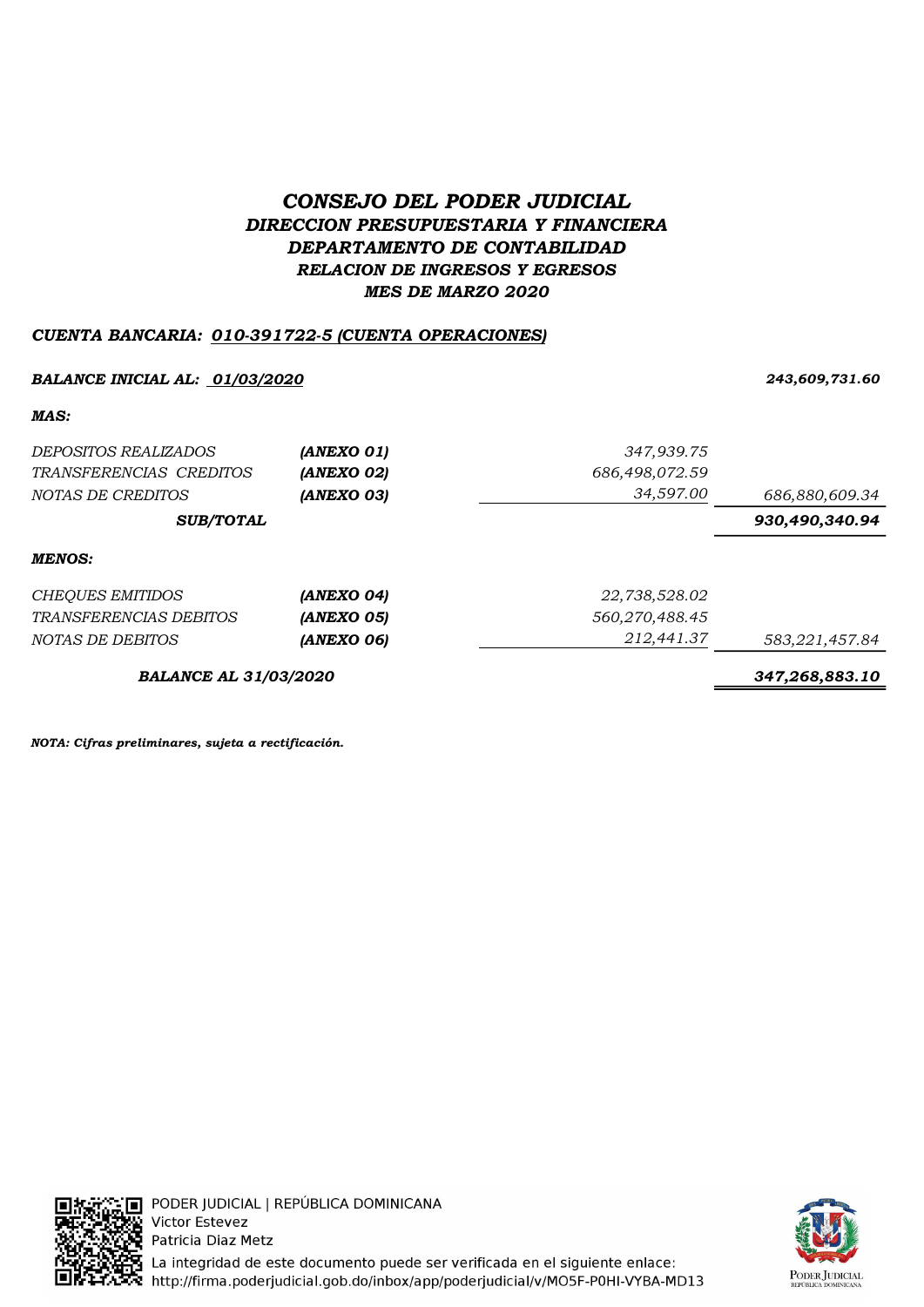# CONSEJO DEL PODER JUDICIAL DIRECCION PRESUPUESTARIA Y FINANCIERA DEPARTAMENTO DE CONTABILIDAD RELACION DE INGRESOS Y EGRESOS MES DE MARZO 2020

#### ANEXO 01

#### RELACION DE DEPOSITOS MES DE MARZO 2020

| <b>FECHA</b> | NUM.  | <b>DESCRIPCION</b>                                          | <b>VALOR RD\$</b> |
|--------------|-------|-------------------------------------------------------------|-------------------|
| 2/3/2020     | 12417 | REPOSICION CARNETS.                                         | 300.00            |
| 3/3/2020     | 12418 | FOTOCOPIAS C/PENAL CORTE APELACION, D. N                    | 636.00            |
| 3/3/2020     | 12419 | RETENCION IMPUESTOS POR TRABS. EN ESTA INST.                | 405.00            |
| 3/3/2020     | 12420 | FOTOCOPIAS P. J. LA VEGA                                    | 312.00            |
| 3/3/2020     | 12421 | FOTOCOPIAS P. J. SANTIAGO                                   | 3,608.00          |
| 3/3/2020     | 12422 | FOTOCOPIAS P. J. CIUDAD NUEVA                               | 812.00            |
| 3/3/2020     | 12423 | FOTOCOPIAS P. J. BARAHONA                                   | 3,212.00          |
| 3/3/2020     | 12424 | FOTOCOPIAS P. J. BONAO                                      | 2,774.00          |
| 3/3/2020     | 12425 | FOTOCOPIAS P. J. SAN CRISTOBAL                              | 1,851.00          |
| 3/3/2020     | 12426 | FOTOCOPIAS P. J. SAN FRANCISCO DE MACORIS                   | 2,960.00          |
| 3/3/2020     | 12427 | FOTOCOPIAS P. J. JURISDICCION CIVIL STO. DGO.               | 1,322.00          |
| 3/3/2020     | 12428 | FOTOCOPIAS P. J. MONTECRISTI                                | 8,241.00          |
| 4/3/2020     | 12429 | FOTOCOPIAS C/PENAL CORTE APELACION, D. N                    | 20,788.00         |
| 4/3/2020     | 12430 | SOBRANTE ACTIVIDAD TARDE DIVERTIDA CON NIÑOS PJ. DE NAGUA.  | 10.00             |
| 4/3/2020     | 12431 | RETENCION IMPUESTOS POR TRABS. EN ESTA INST.                | 675.00            |
| 4/3/2020     | 12432 | FOTOCOPIAS P. J. SANTIAGO                                   | 4,498.00          |
| 4/3/2020     | 12433 | FOTOCOPIAS P. J. LA VEGA                                    | 5,138.00          |
| 4/3/2020     | 12434 | FOTOCOPIAS P. J. BARAHONA                                   | 1,166.00          |
| 4/3/2020     | 12435 | FOTOCOPIAS P. J. JURISDICCION CIVIL STO. DGO.               | 860.00            |
| 4/3/2020     | 12436 | FOTOCOPIAS P. J. SAN FRANCISCO DE MACORIS                   | 2,400.00          |
| 4/3/2020     | 12437 | FOTOCOPIAS P. J. SAMANA                                     | 1,500.00          |
| 4/3/2020     | 12438 | FOTOCOPIAS P. J. BONAO                                      | 738.00            |
| 4/3/2020     | 12439 | FOTOCOPIAS P. J. SALCEDO                                    | 1,000.00          |
| 4/3/2020     | 12440 | FOTOCOPIAS P. J. SAN JUAN DE LA MAGUANA                     | 1,750.00          |
| 5/3/2020     | 12441 | REPOSICION CARNET.                                          | 100.00            |
| 6/3/2020     | 12442 | REEMB. JULIO C. DE LOS SANTOS NO CORRESPONDE VIAJE MTE PTA. | 100.00            |
| 6/3/2020     | 12443 | RETENCION IMPUESTOS POR TRABS. EN ESTA INST.                | 315.00            |
| 6/3/2020     | 12444 | FOTOCOPIAS P. J. CIUDAD NUEVA                               | 934.00            |
| 6/3/2020     | 12445 | FOTOCOPIAS P. J. JURISDICCION PENAL STO. DGO.               | 1,758.00          |
| 6/3/2020     | 12446 | FOTOCOPIAS P. J. SAMANA                                     | 600.00            |
| 6/3/2020     |       | 12447 FOTOCOPIAS P. J. JURISDICCION CIVIL STO. DGO.         | 1,036.00          |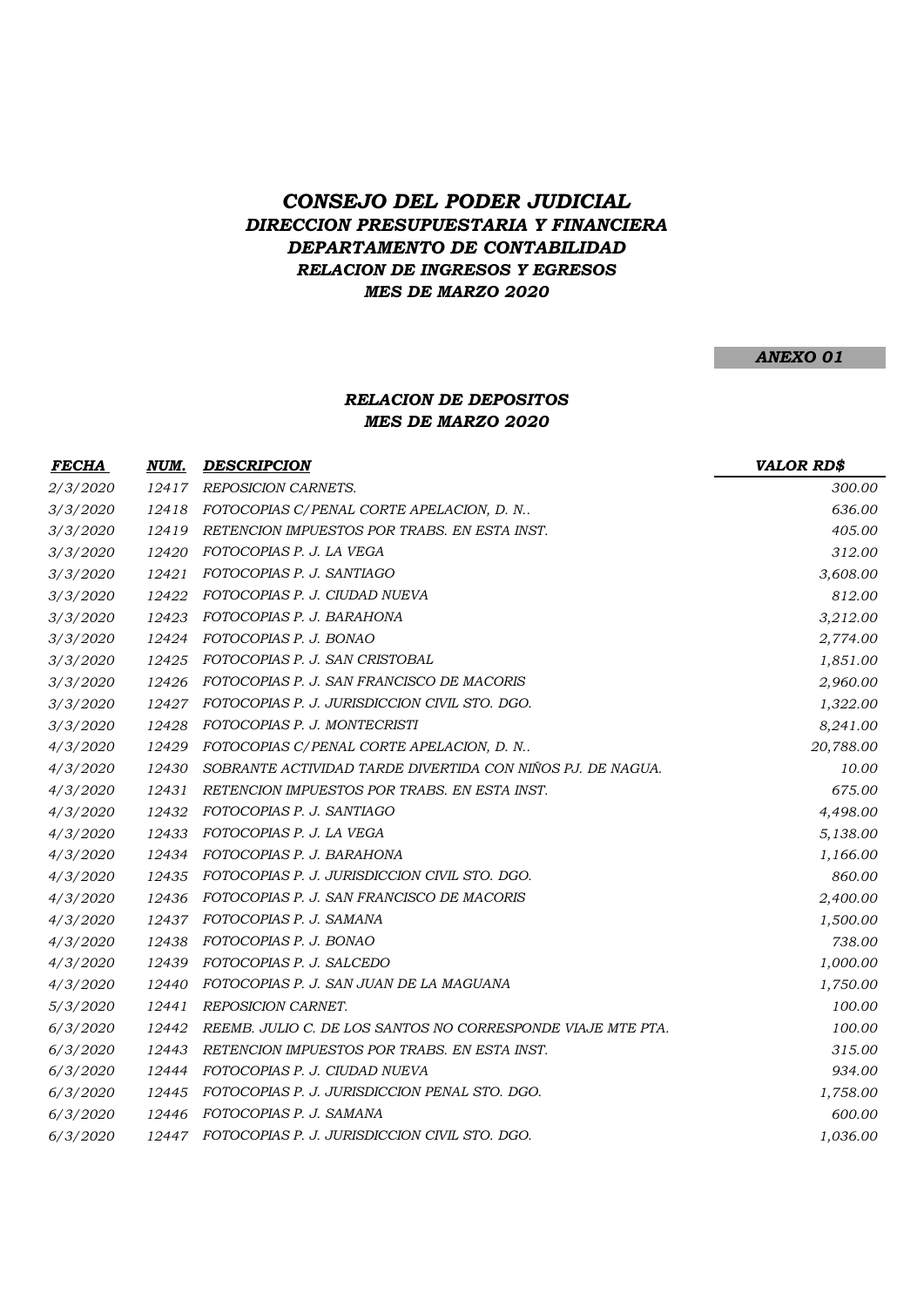| 6/3/2020  | 12448 | FOTOCOPIAS P. J. LA VEGA                                   | 1,906.00  |
|-----------|-------|------------------------------------------------------------|-----------|
| 6/3/2020  | 12449 | FOTOCOPIAS P. J. BARAHONA                                  | 1,574.00  |
| 6/3/2020  | 12450 | FOTOCOPIAS P. J. SAN CRISTOBAL                             | 2,251.00  |
| 6/3/2020  | 12451 | FOTOCOPIAS P. J. SANTIAGO                                  | 11,374.00 |
| 6/3/2020  | 12452 | FOTOCOPIAS P. J. BONAO                                     | 2,198.00  |
| 6/3/2020  | 12453 | FOTOCOPIAS P. J. VALVERDE MAO                              | 2,174.00  |
| 6/3/2020  | 12454 | FOTOCOPIAS P. J. SAN FRANCISCO DE MACORIS                  | 4,638.00  |
| 9/3/2020  | 12455 | ALQUILER CAFETERIA DEPTO. ADMVO. DE COTUI.                 | 500.00    |
| 9/3/2020  | 12456 | RETENCION IMPUESTOS POR TRABS. EN ESTA INST.               | 292.37    |
| 9/3/2020  | 12457 | FOTOCOPIAS CORTE DE TRABAJO, D. N.                         | 5,164.00  |
| 9/3/2020  | 12458 | FOTOCOPIAS P. J. SANTIAGO                                  | 6,272.00  |
| 9/3/2020  | 12459 | FOTOCOPIAS P. J. AZUA.                                     | 2,000.00  |
| 9/3/2020  | 12460 | FOTOCOPIAS P. J. LA VEGA.                                  | 2,388.00  |
| 9/3/2020  | 12461 | FOTOCOPIAS P. J. JURISDICCION CIVIL STO. DGO.              | 422.00    |
| 9/3/2020  | 12462 | FOTOCOPIAS P. J. BARAHONA                                  | 1,780.00  |
| 9/3/2020  | 12463 | FOTOCOPIAS P. J. SAN CRISTOBAL.                            | 439.00    |
| 9/3/2020  | 12464 | FOTOCOPIAS P. J. BONAO.                                    | 308.00    |
| 9/3/2020  | 12465 | FOTOCOPIAS P. J. SAN FRANCISCO DE MACORIS                  | 1,630.00  |
| 10/3/2020 | 12466 | REPOSICION CARNETS.                                        | 300.00    |
| 10/3/2020 | 12467 | ALQUILER CAFETERIA SCJ, FEBRERO-2020.                      | 60,000.00 |
| 10/3/2020 | 12468 | FOTOCOPIAS C/PENAL CORTE APELACION, D. N                   | 340.00    |
| 10/3/2020 | 12469 | RETENCION IMPUESTOS POR TRABS. EN ESTA INST.               | 200.00    |
| 11/3/2020 | 12470 | REPOSICION CARNET.                                         | 100.00    |
| 11/3/2020 | 12471 | REEMB. TONY GRULLON NO CORR CENA VIAJE BARAHONA/SAN JUAN.  | 800.00    |
| 11/3/2020 | 12472 | FOTOCOPIAS P. J. CIUDAD NUEVA                              | 4,202.00  |
| 11/3/2020 | 12473 | FOTOCOPIAS P. J. SANTIAGO                                  | 8,346.00  |
| 11/3/2020 | 12474 | FOTOCOPIAS P. J. JURISDICCION CIVIL STO. DGO.              | 1,042.00  |
| 11/3/2020 | 12475 | FOTOCOPIAS P. J. SAN CRISTOBAL                             | 1,426.00  |
| 11/3/2020 | 12476 | FOTOCOPIAS P. J. BONAO.                                    | 3,602.00  |
| 11/3/2020 | 12477 | FOTOCOPIAS P. J. SAN FRANCISCO DE MACORIS                  | 3,580.00  |
| 11/3/2020 | 12478 | FOTOCOPIAS P. J. LA VEGA.                                  | 3,116.00  |
| 11/3/2020 |       | 12479 FOTOCOPIAS P. J. BARAHONA                            | 860.00    |
| 12/3/2020 | 12480 | REPOSICION CARNETS.                                        | 400.00    |
| 12/3/2020 | 12481 | FOTOCOPIAS P. J. SAN CRISTOBAL                             | 1,277.00  |
| 12/3/2020 | 12482 | FOTOCOPIAS P. J. SAMANA                                    | 1,300.00  |
| 12/3/2020 | 12483 | FOTOCOPIAS P. J. SANTIAGO                                  | 7,206.00  |
| 12/3/2020 | 12484 | FOTOCOPIAS P. J. BARAHONA                                  | 1,096.00  |
| 12/3/2020 | 12485 | FOTOCOPIAS P. J. JURISDICCION CIVIL STO. DGO.              | 1,280.00  |
| 12/3/2020 | 12486 | FOTOCOPIAS P. J. SAN FRANCISCO DE MACORIS                  | 1,258.00  |
| 12/3/2020 | 12487 | FOTOCOPIAS P. J. LA VEGA.                                  | 1,238.00  |
| 12/3/2020 | 12488 | FOTOCOPIAS P.J. BONAO.                                     | 1,454.00  |
| 13/3/2020 | 12489 | RETENCION IMPUESTOS POR TRABS. Y SERVS A ESTA INSTITUCION. | 369.58    |
| 13/3/2020 | 12490 | FOTOCOPIAS P. J. BARAHONA                                  | 856.00    |
| 13/3/2020 | 12491 | FOTOCOPIAS P. J. SANTIAGO                                  | 4,004.00  |
| 13/3/2020 | 12492 | FOTOCOPIAS P. J. CIUDAD NUEVA                              | 854.00    |
|           |       |                                                            |           |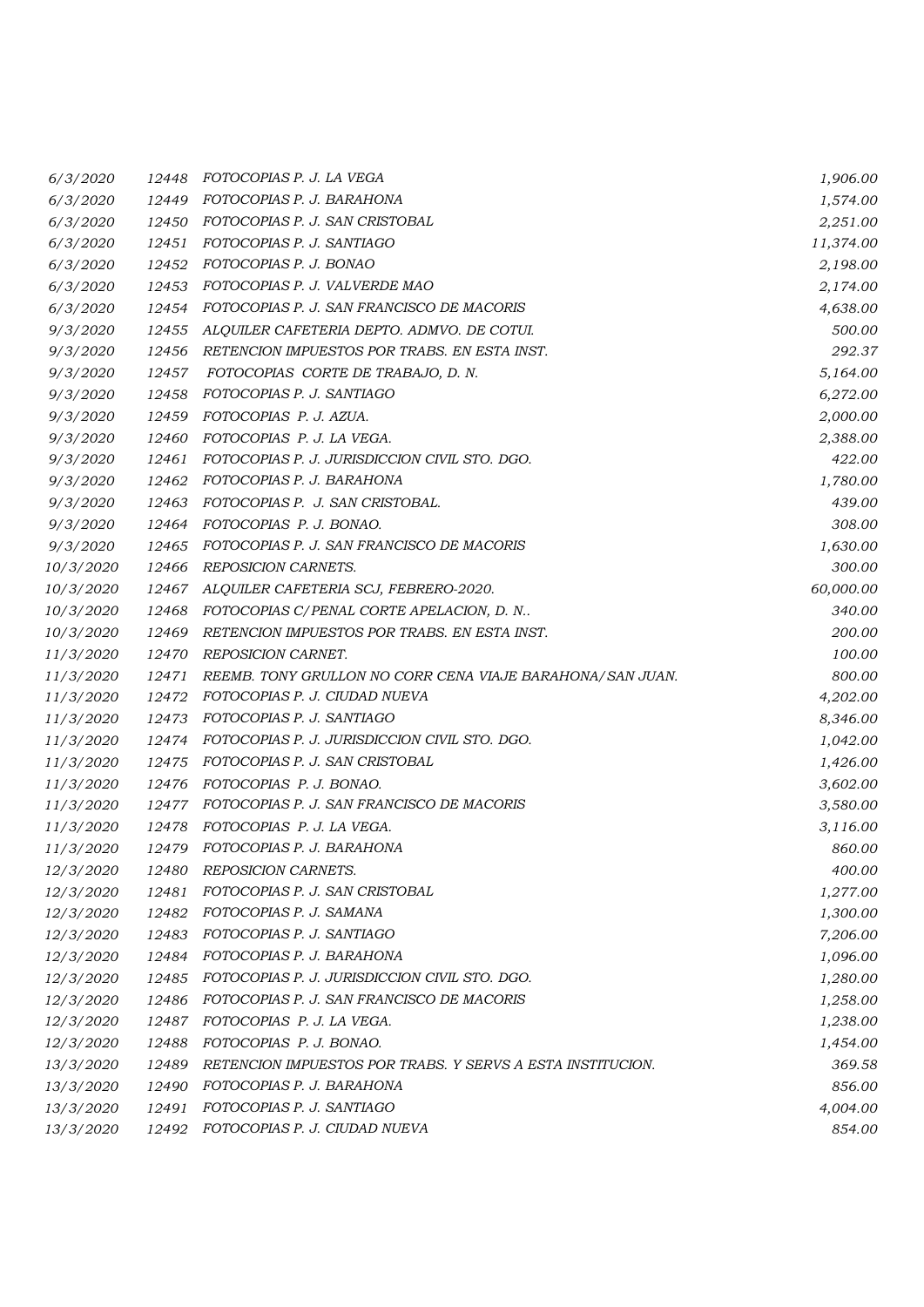|                        |                | TOTAL RD\$                                                      | 347,939.75       |
|------------------------|----------------|-----------------------------------------------------------------|------------------|
| 31/3/2020              | 12533          | ERROR DEP. CTA.OPERACIONES DEBE SER ACTO NOTARIALES             | 1,400.00         |
| 19/3/2020              | 12532          | FOTOCOPIAS P. J. AZUA.                                          | 2,000.00         |
| 19/3/2020              | 12531          | FOTOCOPIAS P. J. BONAO.                                         | 2,322.00         |
| 19/3/2020              | 12530          | FOTOCOPIAS P. J. SANTIAGO                                       | 8,816.00         |
| 19/3/2020              | 12529          | FOTOCOPIAS P. J. LA VEGA.                                       | 1,558.00         |
| 19/3/2020              | 12528          | FOTOCOPIAS P. J. BARAHONA                                       | 2,162.00         |
| 19/3/2020              | 12527          | REEMB. SOBRANTE LOG. ELECCIONES MUN. MARZO/2020, MTE PLATA.     | 1,100.00         |
| 19/3/2020              | 12526          | REEMB. SOBRANTE LOG. ELECCIONES MUN. MARZO, 2020, T. N.N.A      | 5,000.00         |
| 19/3/2020              |                | 12525 FOTOCOPIAS P. J. SAN FRANCISCO DE MACORIS                 | 3,226.00         |
| 19/3/2020              | 12524          | FOTOCOPIAS P. J. JURISDICCION CIVIL STO. DGO.                   | 1,578.00         |
| 19/3/2020              | 12523          | RETENCION IMPUESTOS POR TRABS. EN ESTA INST.                    | 280.00           |
| 18/3/2020              | 12522          | FOTOCOPIAS P. J. SAN CRISTOBAL                                  | 2,464.00         |
| 18/3/2020              | 12521          | FOTOCOPIAS P. J. CIUDAD NUEVA                                   | 3,376.00         |
| 18/3/2020              | 12520          | REEMB. SOBRANTE LOG. ELECCIONES MUN. MAR/2020, SAN CRISTOBA     | 2,400.00         |
| 18/3/2020              | 12519          | DESC. SEG MED. HIJOS MAYORES/PLAN MAX Y PLATINUM                | 9,059.00         |
| 18/3/2020              | 12518          | FOTOCOPIAS C/PENAL CORTE APELACION, D. N                        | 147.00           |
| 16/3/2020              | 12517          | REEMB. SOBRANTE LOG. ELECCIONES MUN. MAR/2020, S. J. M.         | 2,100.00         |
| 16/3/2020              | 12516          | FOTOCOPIAS P. J. SANTIAGO                                       | 2,386.00         |
| 16/3/2020              | 12515          | REEMB. SOBRANTE LOG. ELECCIONES MUN. MAR/2020, S.F.M.           | 470.00           |
| 16/3/2020              | 12514          | FOTOCOPIAS P. J. SAN FRANCISCO DE MACORIS                       | 1,040.00         |
| 16/3/2020              | 12513          | FOTOCOPIAS P. J. BANI.                                          | 33,100.00        |
| 16/3/2020              | 12512          | FOTOCOPIAS P. J. BONAO.                                         | 768.00           |
| 16/3/2020              | 12511          | FOTOCOPIAS P. J. BARAHONA                                       | 1,460.00         |
| 16/3/2020              | 12510          | FOTOCOPIAS P. J. LA VEGA.                                       | 540.00           |
| 16/3/2020              | 12509          | FOTOCOPIAS P. J. JURISDICCION CIVIL STO. DGO.                   | 430.00           |
| 16/3/2020              | 12508          | FOTOCOPIAS P. J. SANTIAGO                                       | 6,630.00         |
| 16/3/2020              | 12507          | REEMB. SOBRANTE LOG. ELECCIONES MUN. MAR/2020, J. P. 2DA. CIRC. | 6,000.00         |
| 16/3/2020              | 12506          | REEMB. SOBRANTE LOG. ELECCIONES MUN. MAR/2020, MONTECRISTI.     | 2,700.00         |
| 16/3/2020              | 12505          | REEMB. SOBRANTE LOG. ELECCIONES MUN. MAR/2020, SANTIAGO.        | 1,500.00         |
| 16/3/2020              | 12504          | REEMB. SOBRANTE LOG. ELECCIONES MUN. MAR/2020, MOCA.            | 1,000.00         |
| 16/3/2020              | 12503          | REEMB. SOBRANTE LOG. ELECCIONES MUN. MAR/2020, LA VEGA          | 2,000.00         |
| 16/3/2020              | 12502          | REEMB. SOBRANTE LOG. ELECCIONES MUN. MAR/2020, EL VALLE.        | 1,000.00         |
| 16/3/2020              | 12501          | RETENCION IMPUESTOS POR TRABS. EN ESTA INST.                    | 872.80           |
| 16/3/2020              | 12500          | REPOSICION CARNETS.                                             | 400.00           |
| 13/3/2020              | 12499          | FOTOCOPIAS P. J. VALVERDE MAO                                   | 2,704.00         |
| 13/3/2020              | 12498          | FOTOCOPIAS P. J. LA VEGA.                                       | 592.00           |
| 13/3/2020              | 12497          | FOTOCOPIAS P. J. SAN FRANCISCO DE MACORIS                       | 1,330.00         |
| 13/3/2020<br>13/3/2020 | 12495<br>12496 | FOTOCOPIAS P. J. BONAO.<br>FOTOCOPIAS P. J. SAN CRISTOBAL       | 664.00<br>317.00 |
| 13/3/2020              | 12494          | FOTOCOPIAS P. J. SAMANA                                         | 1,016.00         |
| 13/3/2020              | 12493          | FOTOCOPIAS P. J. JURISDICCION CIVIL STO. DGO.                   | 416.00           |
|                        |                |                                                                 |                  |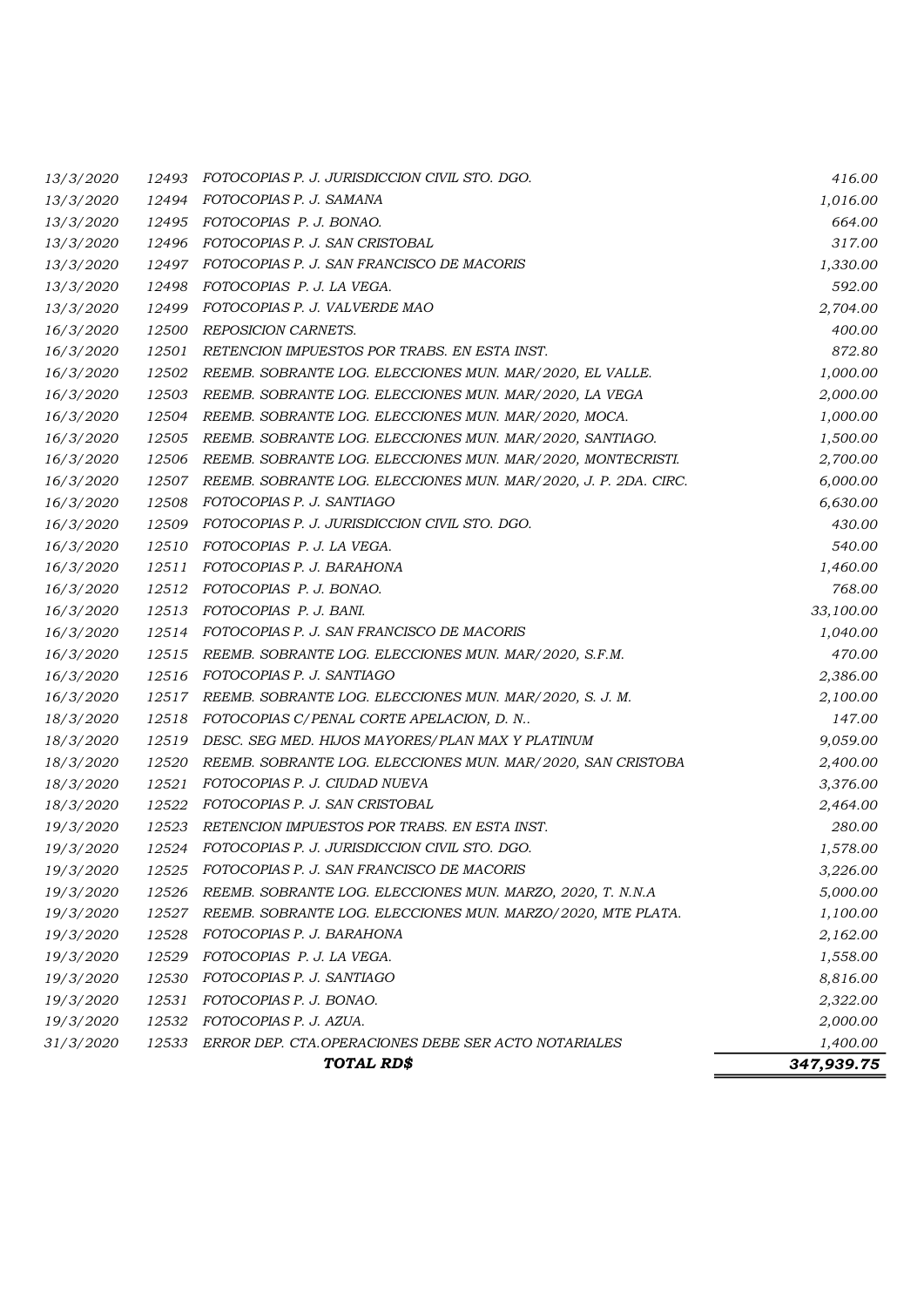#### ANEXO 02

### RELACION DE TRANSFERENCIAS CREDITOS MES DE MARZO 2020

| <b>FECHA</b>     | NUM. | <b>DESCRIPCION</b>                                     | <b>VALOR RDS</b> |
|------------------|------|--------------------------------------------------------|------------------|
| 3/3/2020         | 925  | CONSEJO DEL PODER JUDICIAL                             | 10,000.00        |
| 4/3/2020         | 926  | PROGRAMA CONSOLIDACION DE LA JURISDICCION INMOBILIARIA | 190,662.60       |
| 4/3/2020         | 927  | COMPANIA DOMINICANA DE TELEFONOS, S. A.                | 25,266.31        |
| 9/3/2020         | 928  | PROCURADURIA GENERAL DE LA REPUBLICA DOMINICANA        | 30,447.79        |
| 12/3/2020        | 929  | CONSEJO DEL PODER JUDICIAL                             | 75,019,342.00    |
| <i>12/3/2020</i> | 930  | CONSEJO DEL PODER JUDICIAL                             | 71,058,327.58    |
| 13/3/2020        | 931  | JUNTA CENTRAL ELECTORAL                                | 13,184.00        |
| <i>17/3/2020</i> | 932  | CONSEJO DEL PODER JUDICIAL                             | 439,854,055.00   |
| 17/3/2020        | 933  | CONSEJO DEL PODER JUDICIAL                             | 94, 951, 095. 17 |
| 19/3/2020        | 934  | PROCURADURIA GENERAL DE LA REPUBLICA DOMINICANA        | 50,000.00        |
| 19/3/2020        | 935  | PROCURADURIA GENERAL DE LA REPUBLICA DOMINICANA        | 100,000.00       |
| 19/3/2020        | 936  | PROCURADURIA GENERAL DE LA REPUBLICA DOMINICANA        | 64,404.00        |
| 19/3/2020        | 937  | PROCURADURIA GENERAL DE LA REPUBLICA DOMINICANA        | 49,795.00        |
| <i>19/3/2020</i> | 938  | ESCUELA NACIONAL DE LA JUDICATURA                      | 21,357.00        |
| 31/3/2020        | 939  | COMPANIA DOMINICANA DE TELEFONOS, S. A.                | 719,820.62       |
| 31/3/2020        | 940  | CONSEJO DEL PODER JUDICIAL                             | 4,340,315.52     |
|                  |      | TOTAL RD\$                                             | 686,498,072.59   |

ANEXO 03

ANEXO 04

## RELACION NOTAS DE CREDITOS MES DE MARZO 2020

| <b>FECHA</b> | NUM. | <b>DESCRIPCION</b>                              | <i><b>VALOR RD\$</b></i> |
|--------------|------|-------------------------------------------------|--------------------------|
| 31/3/2020    | 106  | CARGO POR EXCLUCION NOMINA CIERTO TIEMPO        | 32,894.00                |
| 31/3/2020    | 2150 | CARGO POR DEPOSITOS Nos. 1420040448 y 800150096 | 1,703.00                 |
|              |      | TOTAL RD\$                                      | 34,597.00                |

#### RELACION DE CHEQUES EMITIDOS MES DE MARZO 2020

| <b>FECHA</b>    | NUM. | <i><b>BENEFICIARIO</b></i>  | <i><b>VALOR RDS</b></i> |
|-----------------|------|-----------------------------|-------------------------|
| <i>3/3/2020</i> |      | 87826 PAOLA M. SANCHEZ B.   | 10,000.00               |
| <i>3/3/2020</i> |      | 87830 ANFERNEE O. TEJEDA B. | 10,000.00               |
| <i>3/3/2020</i> |      | 87821 B & F MERCANTIL SRL   | 161.544.79              |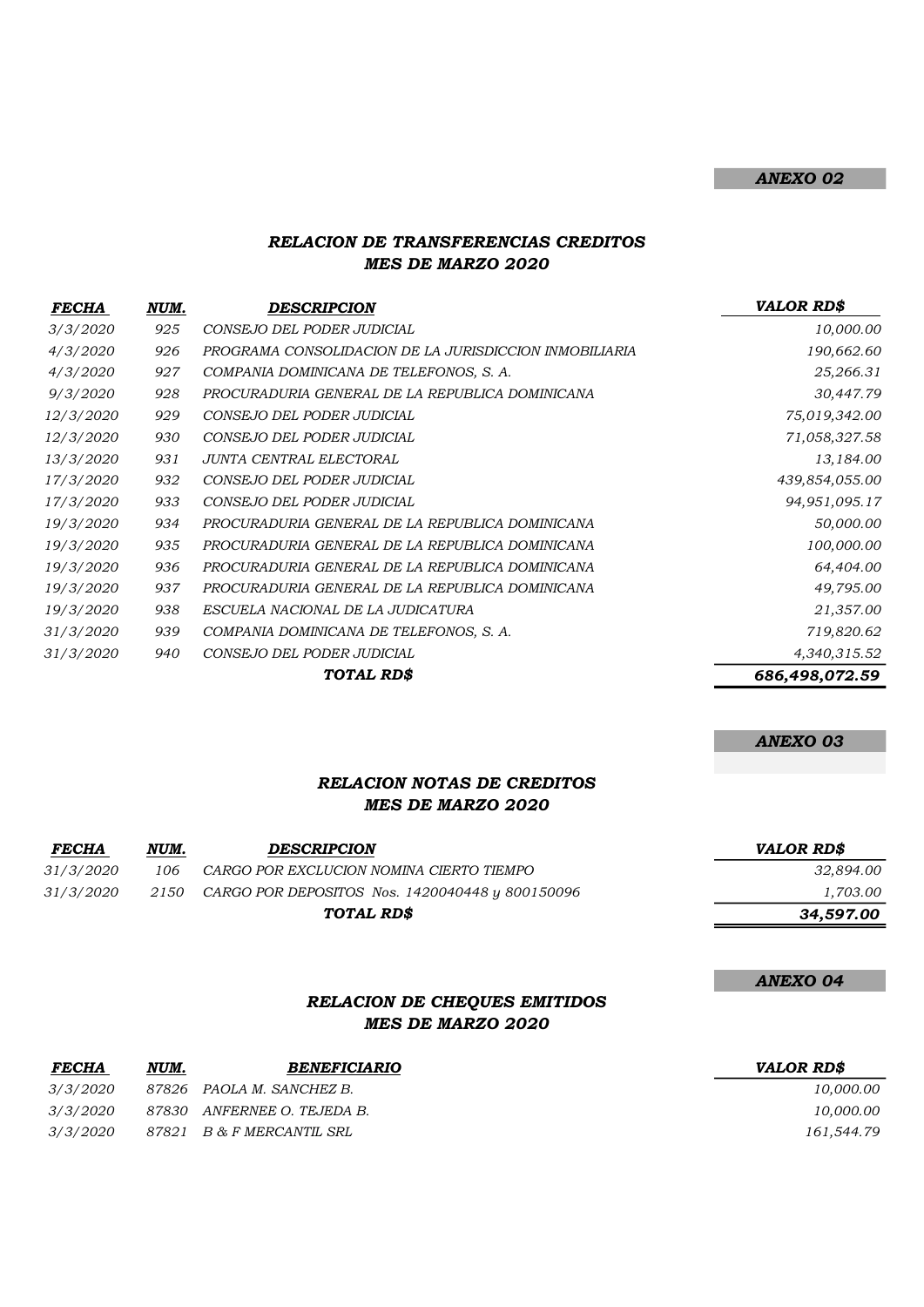| 3/3/2020 | 87823 | SINERGIT, S. A.                                        | 1,745,486.87 |
|----------|-------|--------------------------------------------------------|--------------|
| 3/3/2020 | 87822 | FRANCIS ELECTRICOS Y EQUIPOS, SRL                      | 6,485.70     |
| 3/3/2020 | 87827 | IGOR ROSADO LIBERATO                                   | 10,000.00    |
| 3/3/2020 | 87824 | <b>REFRICOMFORT SRL</b>                                | 59,383.19    |
| 3/3/2020 | 87829 | RUANGELY M. PEREZ N.                                   | 10,000.00    |
| 3/3/2020 | 87831 | DIONELYS M. GONZALEZ H.                                | 10,000.00    |
| 3/3/2020 | 87828 | ADRIANNY P. EUGENIA R.                                 | 10,000.00    |
| 3/3/2020 | 87825 | CRISTOBAL FERNANDO R VALDEZ GOMEZ                      | 565,615.38   |
| 5/3/2020 | 87834 | ESTACION PRIMAVERA LA VEGA, SRL                        | 14,832.79    |
| 5/3/2020 | 87832 | MACORISANA DE COMBUSTIBLES SRL                         | 2,850.00     |
| 5/3/2020 | 87845 | JUANA M. NOLASCO                                       | 3,960.00     |
| 5/3/2020 | 87844 | EDITH M. SAINT-HILAIRE TORRES                          | 990.00       |
| 5/3/2020 | 87833 | COMERCIAL SANTANA, SRL.                                | 67,574.00    |
| 5/3/2020 | 87846 | ENRIQUE DEL ROSARIO SOLER                              | 1,980.00     |
| 5/3/2020 | 87857 | CANDIFIOR HAMILTON VARGAS                              | 4,950.00     |
| 5/3/2020 | 87847 | DARCY M. PUELLO MENDEZ                                 | 4,950.00     |
| 5/3/2020 | 87848 | CHANARA SEPULVEDA TORRES                               | 6,930.00     |
| 5/3/2020 | 87843 | ROSA MARIA SILVERIO TEJADA                             | 3,960.00     |
| 5/3/2020 | 87856 | ESMIRNA M. DIAZ R.                                     | 6,930.00     |
| 5/3/2020 | 87858 | TERESA HERNANDEZ MATOS                                 | 6,930.00     |
| 5/3/2020 | 87852 | MIGUELINA ALT. GONZALEZ DE A.                          | 10,890.00    |
| 5/3/2020 | 87840 | TOMAS ALBERTO JIMENEZ RODRIGUEZ                        | 4,050.00     |
| 5/3/2020 | 87859 | MARIA F. HENRIQUEZ N.                                  | 990.00       |
| 5/3/2020 | 87841 | BS SOLUTIONS, SRL                                      | 184,972.61   |
| 5/3/2020 | 87851 | ROSIBEL DIAZ PEREZ                                     | 13,860.00    |
| 5/3/2020 | 87842 | AVANSI, SRL                                            | 650,549.60   |
| 5/3/2020 | 87850 | ANGELICA ALT. GARCIA A.                                | 16,830.00    |
| 5/3/2020 | 87854 | ANGEL L. MALENO URBANO                                 | 14,850.00    |
| 5/3/2020 | 87837 | JOHNNY DIONISIO VERAS ROJAS                            | 5,685.75     |
| 5/3/2020 | 87860 | AUDRI L. REYES ECHAVARRIA                              | 358,697.93   |
| 5/3/2020 | 87853 | YOLENNY ALT. ABREU ALVAREZ                             | 7,920.00     |
| 5/3/2020 |       | 87839 MUEBLES OMAR, S. A.                              | 1,106,456.45 |
| 5/3/2020 | 87836 | LUIS GONZALO GUZMAN CONCEPCION                         | 5,225.00     |
| 5/3/2020 | 87838 | <b>EMPRESAS MILTIN SRL</b>                             | 5,972.53     |
| 5/3/2020 | 87855 | MILDALIZA HERNANDEZ GIL DE L.                          | 4,950.00     |
| 5/3/2020 | 87835 | BS SOLUTIONS, SRL                                      | 10,301.43    |
| 5/3/2020 | 87849 | BELGICA DE LA ROSA DE INDALECIO                        | 3,960.00     |
| 6/3/2020 | 87861 | JULIO C. FERNANDEZ RODRIGUEZ                           | 15,484.75    |
| 9/3/2020 | 87866 | <b>VELEZ IMPORT SRL</b>                                | 467,674.27   |
| 9/3/2020 | 87862 | ALTAGRACIA LIBERTAD LEYBA ACOSTA                       | 1,350.00     |
| 9/3/2020 | 87867 | INDUSTRIA DE CONTENIDO, EIRL                           | 613,320.00   |
| 9/3/2020 | 87868 | YAIMY Y. AQUINO RAMIREZ                                | 2,088.67     |
| 9/3/2020 | 87869 | YISEIDY DEL C. CRUZ SILVESTRE                          | 14,759.00    |
| 9/3/2020 | 87870 | LADY J. HERRERA PEREZ                                  | 26,435.96    |
| 9/3/2020 | 87865 | INSTITUTO NACIONAL DE AGUAS POTABLES Y ALCANTARILLADOS | 88,182.01    |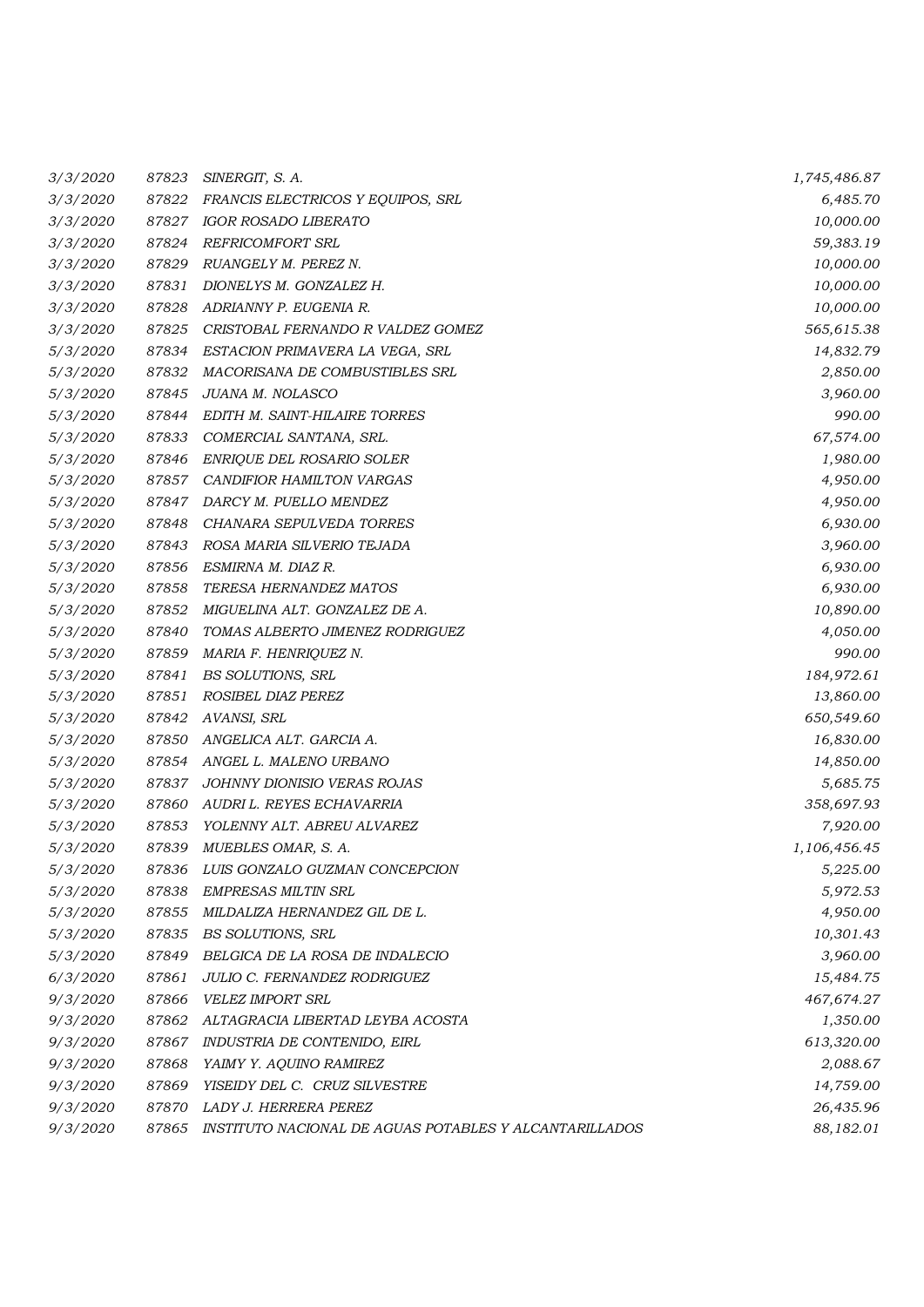| 9/3/2020  | 87863 | ESTACION ISLA ESTADIO, SRL             | 2,279.66     |
|-----------|-------|----------------------------------------|--------------|
| 9/3/2020  | 87864 | ESTACION ISLA ESTADIO, SRL             | 34,532.42    |
| 10/3/2020 | 87871 | BREIDIS L. DE LA PAZ NIN               | 457,917.69   |
| 13/3/2020 | 87872 | AUDRI L. REYES ECHAVARRIA              | 300,674.44   |
| 13/3/2020 | 87874 | PEDRO MARIA FERNANDEZ BATISTA          | 3,800.00     |
| 13/3/2020 | 87883 | AGUA CRYSTAL, S. A.                    | 139,000.20   |
| 13/3/2020 | 87888 | SIMON DE JESUS PAULINO                 | 9,500.00     |
| 13/3/2020 | 87877 | AUTO SUPER FRIO M&S EIRL               | 6,025.60     |
| 13/3/2020 | 87875 | ESTACION PRIMAVERA LA VEGA, SRL        | 16,022.44    |
| 13/3/2020 | 87893 | MARYBEL MEJIA ESPINAL                  | 46,842.49    |
| 13/3/2020 | 87884 | E THREAN & CIA SRL                     | 57,906.74    |
| 13/3/2020 | 87891 | YOMARIS ROSARIO ESPINAL                | 15,804.00    |
| 13/3/2020 | 87886 | ESTACION ISLA ESTADIO, SRL             | 674.78       |
| 13/3/2020 | 87890 | YISEIDY DEL C. CRUZ SILVESTRE          | 21,858.38    |
| 13/3/2020 | 87882 | <b>VELEZ IMPORT SRL</b>                | 935,348.54   |
| 13/3/2020 | 87881 | ROSA CACERES BRITO DE LORA             | 10,000.00    |
| 13/3/2020 | 87879 | ENFOQUE DIGITAL, SRL                   | 8,016.20     |
| 13/3/2020 | 87889 | CONSORCIO DE TARJETAS DOMINICANAS S A  | 47,709.00    |
| 13/3/2020 | 87880 | FIGITAM TECHNOLOGY, SRL                | 1,262,578.40 |
| 13/3/2020 | 87887 | FRANCISCO MARTINEZ                     | 9,500.00     |
| 13/3/2020 | 87873 | ESTACION ISLA ESTADIO, SRL             | 31,654.37    |
| 13/3/2020 | 87878 | UNIVERSIDAD APEC                       | 62,600.00    |
| 13/3/2020 | 87885 | AUTO SUPER FRIO M&S EIRL               | 43,900.80    |
| 13/3/2020 | 87876 | CARLOS RAFAEL MESA CARTAGENA           | 14,850.00    |
| 13/3/2020 | 87892 | YOMERY PEREYRA HILARIO                 | 19,925.38    |
| 16/3/2020 | 87931 | FRANCISCO ALEIXIS RODRIGUEZ PEREZ      | 8,010.00     |
| 16/3/2020 | 87960 | MILADYS MATEO FLORIAN                  | 600.00       |
| 16/3/2020 | 87929 | ANA FRANCISCA MONTAS DUVERGE DE GARCIA | 15,000.30    |
| 16/3/2020 | 87944 | YSIDRO SANCHEZ NUÑEZ                   | 16,706.25    |
| 16/3/2020 | 87937 | ELBA ROSA CABRERA                      | 3,000.00     |
| 16/3/2020 | 87948 | NELSON ANTONIO JEREZ PAULINO           | 20,000.00    |
| 16/3/2020 |       | 87907 YAINA Y. SANCHEZ LANTIGUA        | 23,360.25    |
| 16/3/2020 | 87957 | ROSA BAEZ DE FERRERAS                  | 4,000.00     |
| 16/3/2020 | 87985 | ANTONIO ELAGUITO SERRATA JIMENEZ       | 6,750.00     |
| 16/3/2020 | 87902 | COLOCACIONESA, SRL                     | 59,325.00    |
| 16/3/2020 | 87918 | JULIO DEL ROSARIO MEJIA                | 6,250.00     |
| 16/3/2020 | 87975 | TOMAS VICENTE DIAZ CACERES             | 9,000.00     |
| 16/3/2020 | 87910 | SANTIAGO SIME                          | 7,999.20     |
| 16/3/2020 | 87936 | ANDREA BRUNILDA GUTIERREZ BELLO        | 20,000.00    |
| 16/3/2020 | 87994 | PLINIO VICENTE MONTERO                 | 8,100.00     |
| 16/3/2020 | 87927 | ALBERTO CHAHIN MUFFDY                  | 24,000.00    |
| 16/3/2020 | 87895 | INDUSTRIA DE CONTENIDO, EIRL           | 30,343.20    |
| 16/3/2020 | 87953 | <b>JUANA REYES</b>                     | 4,000.00     |
| 16/3/2020 | 87987 | BERNARDA POLANCO LAMí,                 | 5,998.50     |
| 16/3/2020 | 87943 | MANUEL ENRIQUE MARTINEZ ACEVEDO        | 15,000.00    |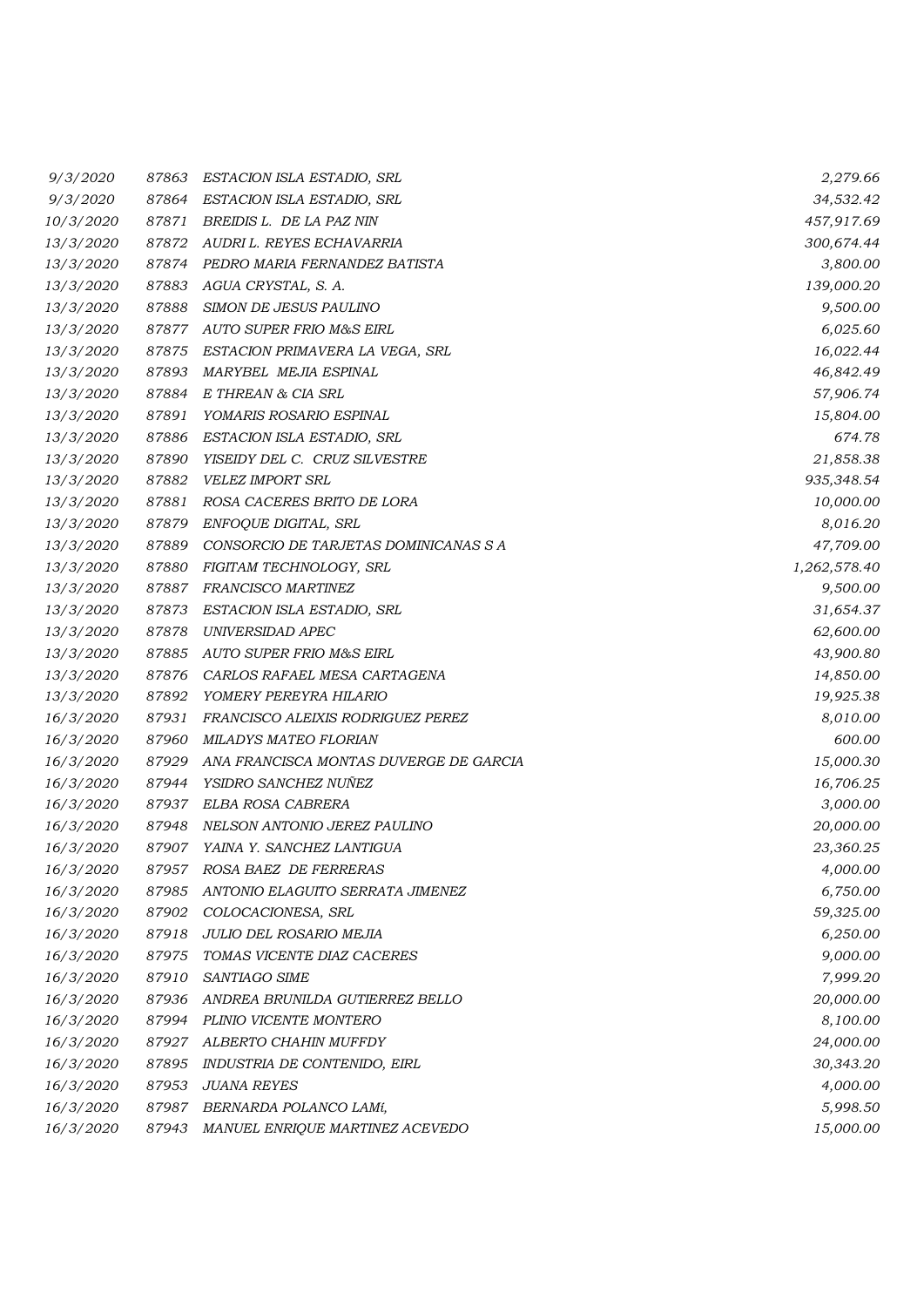| 16/3/2020 | 87909 | CLUB DEPORTIVO, SOCIAL Y CULTURAL VILLA FRANCISCA INC.            | 5,000.00     |
|-----------|-------|-------------------------------------------------------------------|--------------|
| 16/3/2020 | 87938 | ROSA MILTEA TRIGO GONZALEZ                                        | 5,490.00     |
| 16/3/2020 | 87920 | RAFAELA MONTILLA DE PEREZ                                         | 6,000.00     |
| 16/3/2020 | 87983 | JOSE ANT. HOLGUIN,                                                | 4,500.00     |
| 16/3/2020 | 87945 | LUCILA EDILIA ALCANTARA GRULLON                                   | 12,000.00    |
| 16/3/2020 | 87921 | RAMONA MILANDINA DIAZ PEREZ                                       | 10,000.00    |
| 16/3/2020 | 87962 | THELMA ACOSTA BATISTA DE PENA                                     | 5,000.00     |
| 16/3/2020 | 87951 | LUIS GERMAN ROSARIO GARCIA                                        | 5,400.00     |
| 16/3/2020 | 87949 | VENTURA PEGUERO MARIA                                             | 6,795.00     |
| 16/3/2020 | 87930 | FULGENCIO MARCELO ABREU                                           | 20,000.00    |
| 16/3/2020 | 87963 | JULIO ANIBAL CARVAJAL MEDINA                                      | 10,000.00    |
| 16/3/2020 | 87905 | INGENIERIA Y MANT. INTEGRAL DE ESTRUCTS., SRL. IMINT              | 1,037,187.48 |
| 16/3/2020 | 87973 | BESTHEDA OLIVO DE R                                               | 8,500.00     |
| 16/3/2020 | 87916 | JAVIER CALDERON HERNANDEZ                                         | 20,059.20    |
| 16/3/2020 | 87970 | CELESTE A. AYBAR DE VARGAS                                        | 5,499.90     |
| 16/3/2020 | 87993 | ADA YILDA FORTUNA REYES                                           | 7,000.00     |
| 16/3/2020 | 87979 | ABEL GONZALEZ RAPOSO                                              | 18,675.00    |
| 16/3/2020 | 87897 | SOLUCIONES INTEGRALES DE SERVICIOS DE APOYO A LA SALUD SISALUD, S | 38,736.00    |
| 16/3/2020 | 87952 | TERESA ONDINA HERNANDEZ MARTINEZ                                  | 8,100.00     |
| 16/3/2020 | 87939 | MAYRA HIDELFONZA UREÑA SANCHEZ                                    | 6,300.00     |
| 16/3/2020 | 87971 | MIGUEL ANGEL REYES PICHARDO                                       | 54,000.00    |
| 16/3/2020 | 87898 | MUEBLES OMAR, S. A.                                               | 83,444.85    |
| 16/3/2020 | 87917 | CARLOS SILVERIO NUÑEZ                                             | 328,186.69   |
| 16/3/2020 | 87966 | ANDREA VICTORVINA FERNANDEZ ROJAS                                 | 15,000.00    |
| 16/3/2020 | 87955 | EVANGELIO SENA                                                    | 1,800.00     |
| 16/3/2020 | 87972 | SIQUIO NG DE LA ROSA                                              | 35,000.00    |
| 16/3/2020 | 87958 | PAUL BELLO NAVARRO                                                | 12,500.00    |
| 16/3/2020 | 87980 | MINERVA ALTAGRACIA PEÑA                                           | 3,501.00     |
| 16/3/2020 | 87954 | JULIAN RODRIGUEZ MATEO                                            | 4,000.00     |
| 16/3/2020 | 87942 | NIDIA ALTAGRACIA BORGES                                           | 48,400.00    |
| 16/3/2020 | 87903 | DIANA ANGUELOVA BORISSOVA                                         | 3,375.00     |
| 16/3/2020 |       | 87932 PAULINO AMILCAR REYES ROSARIO                               | 14,787.00    |
| 16/3/2020 | 87933 | PARROQUIA SAN FRANCISCO JAVIER                                    | 6,000.00     |
| 16/3/2020 | 87984 | OLIMPIA PEÑA                                                      | 7,000.00     |
| 16/3/2020 | 87926 | BORIS RAMON TEJEDA LORA                                           | 6,930.00     |
| 16/3/2020 | 87977 | MARGARITA ROSARIO HERNANDEZ                                       | 5,548.50     |
| 16/3/2020 | 87914 | NORXIN MODESTO ALONSO DIAZ                                        | 43,000.00    |
| 16/3/2020 | 87992 | AQUINO CUEVAS GONZALEZ                                            | 7,200.00     |
| 16/3/2020 | 87989 | GABRIEL ENMANUEL HURTADO SANTOS,                                  | 20,999.79    |
| 16/3/2020 | 87981 | <i>JOSE RAMON DE LA CRUZ</i>                                      | 19,998.00    |
| 16/3/2020 | 87901 | <b>SUNIX PETROLEUM S R L</b>                                      | 223,758.25   |
| 16/3/2020 | 87935 | BIENVENIDO CONCEPCION HERNANDEZ                                   | 40,000.00    |
| 16/3/2020 | 87906 | <b>MARYBEL MEJIA ESPINAL</b>                                      | 28,525.33    |
| 16/3/2020 | 87964 | EDWARD LEONIDAS PEREZ FERNANDEZ                                   | 7,920.00     |
| 16/3/2020 | 87911 | DONATILA HERNANDEZ DE MARTINEZ                                    | 6,000.00     |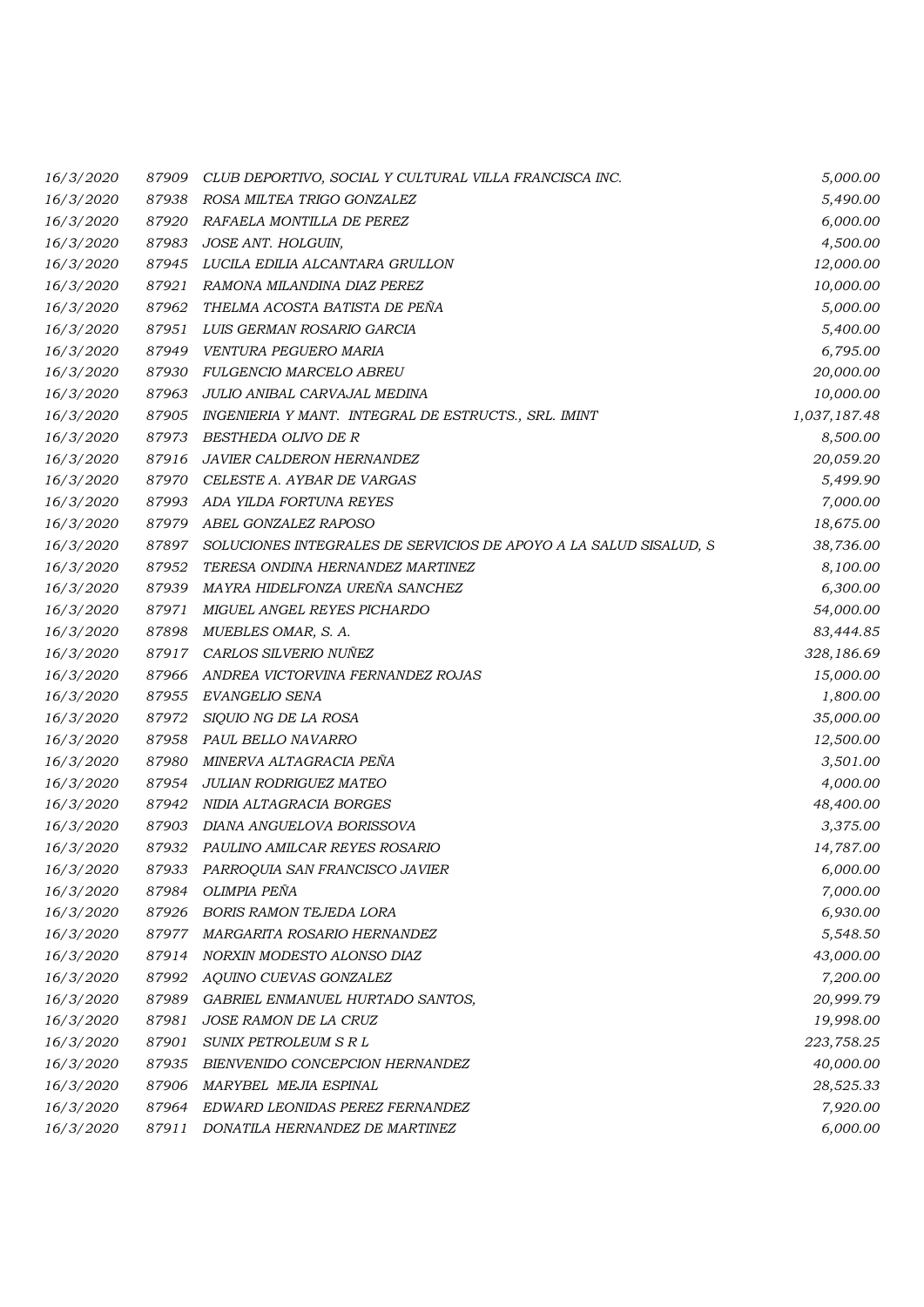| 16/3/2020 | 87956 | MARIA FRANCISCA ALCANTARA                                   | 1,000.00   |
|-----------|-------|-------------------------------------------------------------|------------|
| 16/3/2020 | 87969 | CARMELO CEDEÑO MEJIA                                        | 14,000.00  |
| 16/3/2020 | 87982 | BIENVENIDO EVELINO NORMAN CORADIN                           | 6,000.00   |
| 16/3/2020 | 87946 | MARCOS CASSO                                                | 30,000.00  |
| 16/3/2020 | 87995 | CLARA JOSEFINA BUTTEN VARONA                                | 5,400.00   |
| 16/3/2020 | 87925 | MAYRA MINLLETY                                              | 9,000.00   |
| 16/3/2020 | 87974 | TOMAS VICENTE DIAZ CACERES                                  | 50,000.00  |
| 16/3/2020 | 87896 | AGUA DENNI SRL                                              | 6,650.00   |
| 16/3/2020 | 87934 | AYUNTAMIENTO MUNICIPAL DE SABANA IGLESIA                    | 6,000.00   |
| 16/3/2020 | 87922 | PASCUAL CABRAL SANTA                                        | 4,050.00   |
| 16/3/2020 | 87919 | FELIX SOSA MEJIA                                            | 360,375.57 |
| 16/3/2020 | 87904 | BANCO DE RESERVAS DE LA REPUBLICA DOMINICANA                | 123,113.03 |
| 16/3/2020 | 87928 | LEONIDAS GARABITOS R. DE SOTO                               | 7,000.00   |
| 16/3/2020 | 87991 | <b>CARLOS AMIRO FINKE</b>                                   | 8,000.00   |
| 16/3/2020 | 87894 | BREIDIS L. DE LA PAZ NIN                                    | 307,162.52 |
| 16/3/2020 | 87941 | ASOCIACION DOM. PARA EL DESARROLLO DE LA MUJER              | 33,000.00  |
| 16/3/2020 | 87923 | LUIS PINA LEBRON                                            | 6,300.00   |
| 16/3/2020 | 87899 | OCCIFITUR DOMINICANA SRL                                    | 36,838.72  |
| 16/3/2020 | 87968 | SONIA ALTAGRACIA CEDEÑO                                     | 19,999.80  |
| 16/3/2020 | 87915 | <i>JAVIER CALDERON HERNANDEZ</i>                            | 35,399.70  |
| 16/3/2020 | 87940 | KELVIZ JOSE PARRA                                           | 40,500.00  |
| 16/3/2020 | 87988 | ELVIS ALEJANDRO TORRES LLANO                                | 14,850.00  |
| 16/3/2020 | 87965 | PEDRO ANTONIO MANCEBO NIN                                   | 6,000.00   |
| 16/3/2020 | 87967 | NORBERTO REMIGIO GUERRERO NATERA                            | 11,500.00  |
| 16/3/2020 | 87950 | RAMONA MODESTA ROJAS HERRERA                                | 5,850.00   |
| 16/3/2020 | 87986 | ANATOLIA TORIBIO ACOSTA DE CABREJA                          | 5,400.00   |
| 16/3/2020 | 87978 | FABIA ROQUE HERNANDEZ                                       | 10,000.00  |
| 16/3/2020 | 87900 | POHUT COMERCIAL, SRL                                        | 753,139.49 |
| 16/3/2020 | 87990 | ANIBAL CALVO ROMAN                                          | 6,000.00   |
| 16/3/2020 | 87947 | JOSE SALVADOR ALMONTE HERNANDEZ O BELKY SALDIVAR DE LA CRUZ | 7,500.00   |
| 16/3/2020 | 87959 | LEDA MARIA FELIZ                                            | 3,600.00   |
| 16/3/2020 |       | 87961 BOLIVIA MELO SEGURA DE BALLAST                        | 4,000.00   |
| 16/3/2020 | 87976 | <b>ADRIANO RONDON</b>                                       | 6,500.00   |
| 16/3/2020 | 87924 | JOSE ALT. BAEZ PIMENTEL                                     | 3,750.00   |
| 16/3/2020 | 87908 | LIGA DEPORTIVA ABORIGEN, INC.                               | 34,000.00  |
| 16/3/2020 | 87912 | ELISABETH MARGARET BAEZ PEREZ                               | 7,200.00   |
| 16/3/2020 | 87913 | RAFAEL ANTONIO SANTANA ALBUEZ                               | 11,999.70  |
| 19/3/2020 | 88008 | <b>WENDY MONTILLA REYES</b>                                 | 3,000.00   |
| 19/3/2020 | 88032 | VICTORIA I. FRIAS ANGELES DE CUEVAS                         | 1,000.00   |
| 19/3/2020 | 88006 | NEOLFIS WALKIRA FAMILIA MORA                                | 3,000.00   |
| 19/3/2020 | 88025 | PORFIRIO ESTEVEZ CANELA                                     | 21,500.00  |
| 19/3/2020 | 88028 | ZOILA YNES DIAZ ESPEJO                                      | 16,551.45  |
| 19/3/2020 | 88018 | ANA M. RODRIGUEZ SALADO                                     | 8,700.00   |
| 19/3/2020 | 88037 | SAMUEL HIDALGO MARTINEZ                                     | 3,000.00   |
| 19/3/2020 | 88012 | YUNILSSIS L. ABREU VASQUEZ                                  | 3,000.00   |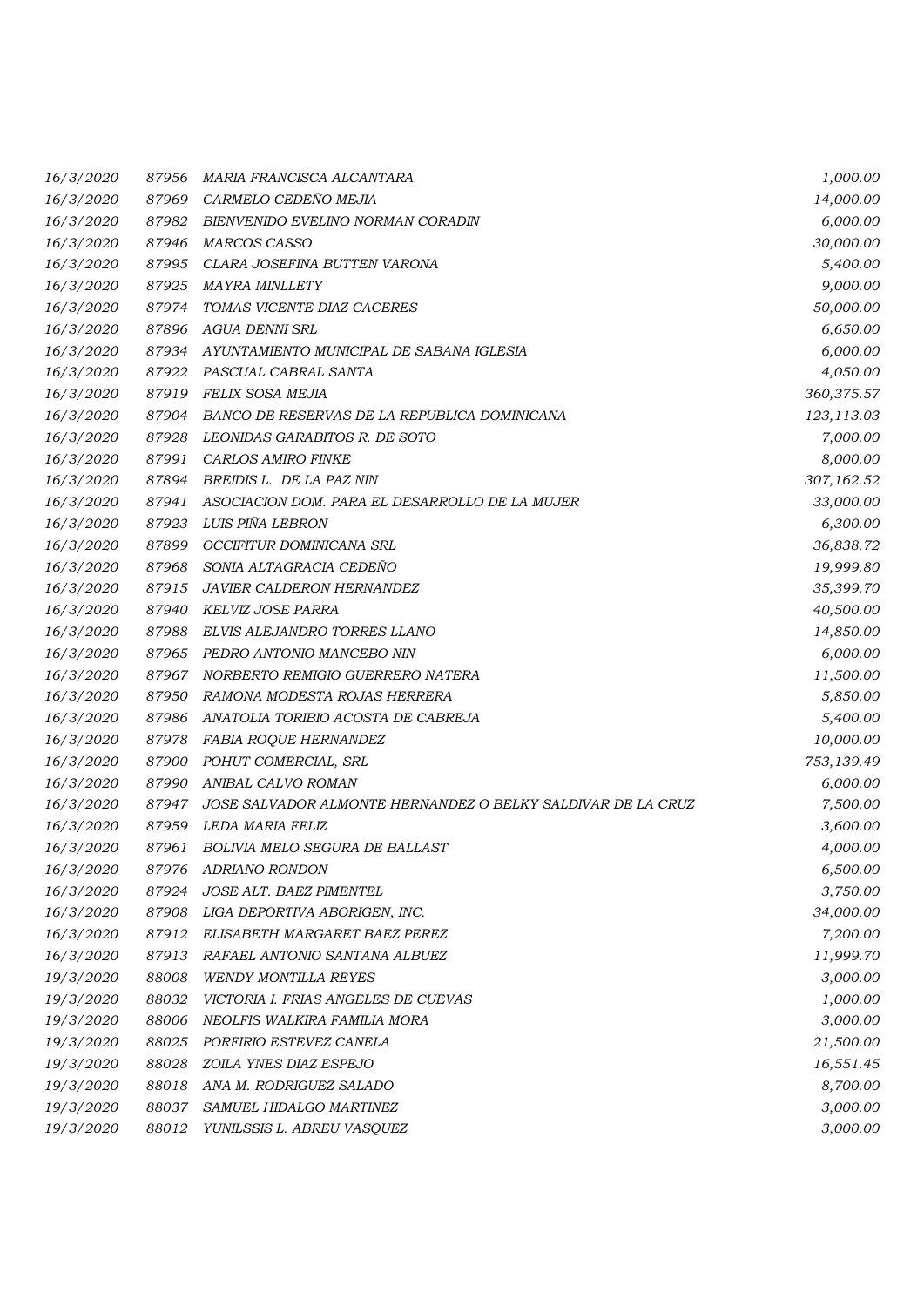| 19/3/2020 | 88039      | ROLANDO ANT. RAMOS RODRIGUEZ   | 3,500.00      |
|-----------|------------|--------------------------------|---------------|
| 19/3/2020 | 88003      | FRANCISCO LENDOR SANABIA       | 3,000.00      |
| 19/3/2020 | 88013      | NAOMY N. PEREZ RICHARDSON      | 3,000.00      |
| 19/3/2020 | 88033      | ANITA ELIZABET CUEVAS QUEZADA  | 1,000.00      |
| 19/3/2020 | 88016      | RAFAEL ANT. GARCIA             | 42,781.94     |
| 19/3/2020 | 88029      | ANTONIA VARGAS                 | 15,000.00     |
| 19/3/2020 | 88034      | MIGUELINA YOST SEPULVEDA       | 1,000.00      |
| 19/3/2020 | 88021      | CRUZ A. SILVIA TREMOLS         | 14,583.34     |
| 19/3/2020 | 88026      | LORENZA G. CORNELIO Y C.       | 20,000.00     |
| 19/3/2020 | 88040      | CONSEJO DEL PODER JUDICIAL     | 611.33        |
| 19/3/2020 | 88035      | MABEL GONZALEZ MENA            | 1,000.00      |
| 19/3/2020 | 88036      | CARLOS EDGAR GONZALEZ LEYBA    | 3,000.00      |
| 19/3/2020 | 88023      | MARIA E. VASQUEZ P.            | 15,944.45     |
| 19/3/2020 | 88004      | GERTRUDIS FIGUEROA CRISOSTOMO  | 3,000.00      |
| 19/3/2020 | 87998      | JOSEFINA DEL P. PINEDA K.      | 6,000.00      |
| 19/3/2020 | 88027      | CARLIXTA HERNANDEZ             | 15,049.51     |
| 19/3/2020 | 88000      | EDUVIGES MA. ACOSTA VARGAS     | 3,000.00      |
| 19/3/2020 | 88015      | FIOL D. CABREJA                | 4,355.56      |
| 19/3/2020 | 87997      | ARIDIO ANT. MERCEDES SONE      | 3,000.00      |
| 19/3/2020 | 88007      | ANEUDY J. MENDEZ FERRERAS      | 3,000.00      |
| 19/3/2020 | 88009      | YUDERKYS RODRIGUEZ N.          | 3,000.00      |
| 19/3/2020 | 88022      | ANTONIA DOLORES CABA           | 12,600.00     |
| 19/3/2020 | 88011      | MARTHA L. ROMAN CORCINO        | 3,000.00      |
| 19/3/2020 | 88002      | FRANCISCO A. LIZARDO GOMEZ     | 3,000.00      |
| 19/3/2020 | 88017      | NORA C. RONE P.                | 15,000.00     |
| 19/3/2020 | 88010      | DIANA ALT. RODRIGUEZ MARTINEZ  | 6,000.00      |
| 19/3/2020 | 88019      | TERESA DE LA CRUZ LEONARDO     | 6,000.00      |
| 19/3/2020 | 88031      | LUIS FERNANDO VASQUEZ          | 2,400.00      |
| 19/3/2020 | 88038      | ANA DOLORES SANTOS             | 1,000.00      |
| 19/3/2020 | 88020      | DIGNA R. ALMONTE FERNANDEZ     | 26,000.00     |
| 19/3/2020 | 88030      | NIURKA M. MEJIA HERRERA        | 22,434.04     |
| 19/3/2020 | 87999      | EDUARDO MEJIA JIMENEZ          | 3,000.00      |
| 19/3/2020 | 88014      | CLARA ROSANNA REYES ROA        | 3,000.00      |
| 19/3/2020 | 88024      | CELESTE A. OVIEDO O.           | 3,000.00      |
| 19/3/2020 | 88005      | MODESTO ACOSTA VARGAS          | 3,000.00      |
| 19/3/2020 | 87996      | ANGELA TAVERAS MARTE CAPELLAN  | 3,000.00      |
| 19/3/2020 | 88001      | ENMANUELA ARIAS MARTINEZ       | 3,000.00      |
| 31/3/2020 | 88041      | COLECTOR DE IMPUESTOS INTERNOS | 14,887.72     |
| 31/3/2020 | 88042      | COLEGIO DOM INGS ARQS AGRIMENS | 1,488.77      |
| 31/3/2020 | 88043      | COLECTOR DE IMPUESTOS INTERNOS | 2,196,295.95  |
| 31/3/2020 | 88044      | COLECTOR DE IMPUESTOS INTERNOS | 5,710,475.53  |
|           | TOTAL RD\$ |                                | 22,738,528.02 |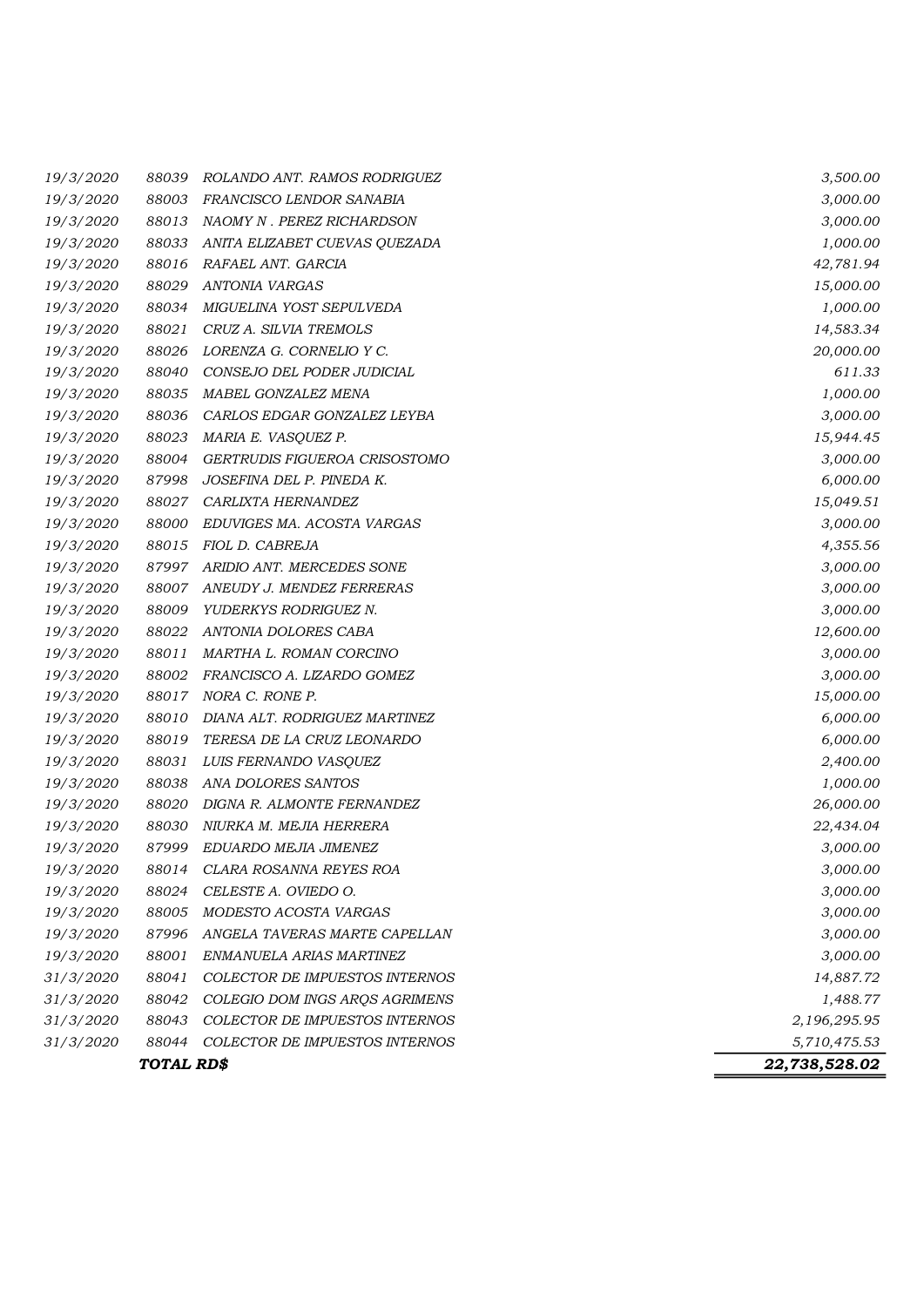## ANEXO 05

## RELACION DE TRANSFERENCIAS DEBITOS MES DE MARZO 2020

| FECHA     | <u>NUM.</u> | <b>DESCRIPCION</b>                                 | <b>VALOR RD\$</b> |
|-----------|-------------|----------------------------------------------------|-------------------|
| 3/3/2020  | 2777        | EXODO SOLUCIONES, SRL.                             | 541.19            |
| 3/3/2020  | 2778        | BELTREZ DECORAUTO SRL                              | 3,351.69          |
| 3/3/2020  | 2779        | ROGACI FINANCING & INVESTMENT SRL                  | 459,618.89        |
| 3/3/2020  | 2780        | <b>CLEAN STOP SRL</b>                              | 8,206.78          |
| 3/3/2020  | 2781        | SANTO DOMINGO MOTORS COMPANY, S. A.                | 15,491.39         |
| 3/3/2020  | 2782        | ESCUELA NACIONAL DE LA JUDICATURA                  | 500,000.00        |
| 3/3/2020  | 2783        | <b>JUECES</b>                                      | 78,670.62         |
| 4/3/2020  | 2784        | TORCONS, SRL                                       | 203,626.00        |
| 4/3/2020  | 2785        | CORP. DE ACUEDUCTO Y ALCANT. SANTIAGO (CORAASAN)   | 371,884.00        |
| 4/3/2020  | 2786        | <b>MADEINSA SRL</b>                                | 90,476.54         |
| 4/3/2020  | 2787        | AYUNTAMIENTO MUNICIPAL DE MOCA                     | 10,000.00         |
| 4/3/2020  | 2788        | <b>MADEINSA SRL</b>                                | 1,250,899.06      |
| 4/3/2020  | 2789        | CORP. DE ACUEDUCTO Y ALCANT. SANTO DOMINGO (CAASD) | 46,012.00         |
| 4/3/2020  | 2790        | MADEINSA SRL                                       | 82,657.24         |
| 4/3/2020  | 2791        | <b>MOTO FRANCIS SRL</b>                            | 20,175.00         |
| 4/3/2020  | 2792        | <b>MADEINSA SRL</b>                                | 166,208.64        |
| 4/3/2020  | 2793        | OFICINA UNIVERSAL, S. A.                           | 96,840.00         |
| 4/3/2020  | 2794        | SYNTES S R L                                       | 239,581.12        |
| 5/3/2020  | 2795        | AQUILES BIENVENIDO CALDERON ROSA                   | 180,000.00        |
| 5/3/2020  | 2796        | AYUNTAMIENTO MUNICIPAL PUERTO PLATA                | 7,500.00          |
| 5/3/2020  | 2797        | ROMFER OFFICE STORE SRL                            | 2,373.00          |
| 5/3/2020  | 2798        | CORP. DE ACUEDUCTO Y ALCANT. PUERTO PLATA          | 9,763.00          |
| 5/3/2020  | 2799        | FLOW, SRL                                          | 491,692.04        |
| 5/3/2020  | 2800        | AYUNTAMIENTO DEL MUNICIPIO DE SANTIAGO             | 39,040.00         |
| 5/3/2020  | 2801        | SERVICIOS TURÍSTICOS JL (SERVITUR), SRL            | 4,750.00          |
| 5/3/2020  | 2802        | MAGNA MOTORS, S. A.                                | 35,924.08         |
| 5/3/2020  | 2803        | ARSENIO A. CORTINA ROSA                            | 1,500.00          |
| 5/3/2020  | 2804        | ROSA E. FRANCO BASORA                              | 2,482.83          |
| 5/3/2020  | 2805        | MANUEL A. READ ORTIZ                               | 7,998.18          |
| 11/3/2020 | 2806        | VITALIA JARDINERIA SRL                             | 9,262.50          |
| 11/3/2020 | 2807        | VITALIA JARDINERIA SRL                             | 86,481.22         |
| 11/3/2020 | 2808        | MARIA DEL CARMEN DE LOS SANTOS                     | 73,504.24         |
| 11/3/2020 | 2809        | SILOSA EIRL                                        | 580,773.56        |
| 11/3/2020 | 2810        | KARINA E. TEJADA ANDELIZ                           | 6,799.98          |
| 13/3/2020 | 2811        | COMPANIA DOMINICANA DE TELEFONOS, S.A.             | 3,455,271.64      |
| 13/3/2020 | 2812        | ENCARGADOS ADMINISTRATIVOS                         | 137,400.00        |
| 13/3/2020 | 2813        | VITALIA JARDINERIA SRL                             | 6,133.20          |
| 13/3/2020 | 2814        | TURINTER S A                                       | 62,643.21         |
| 13/3/2020 | 2815        | CLEAN STOP SRL                                     | 20,608.13         |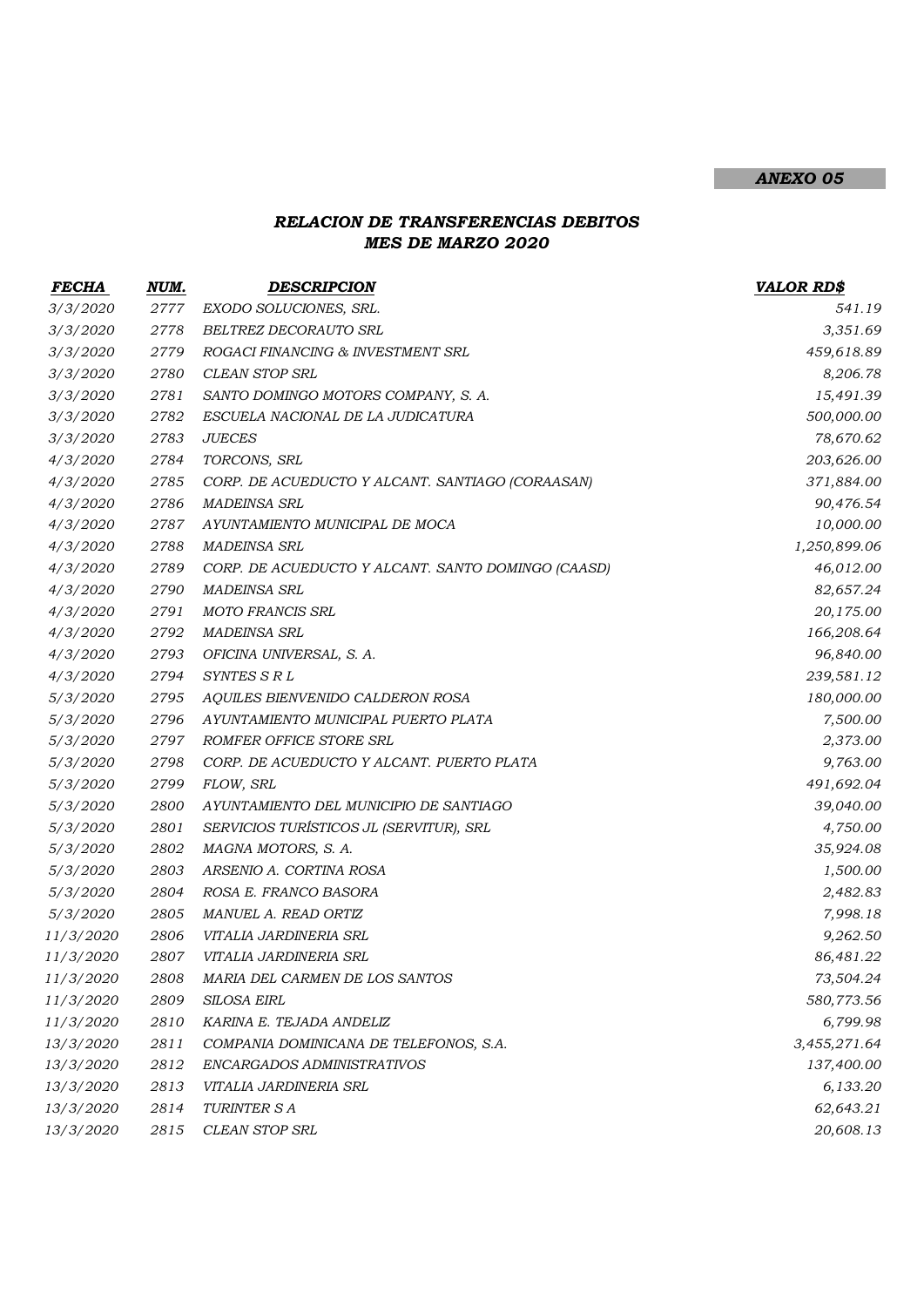| 13/3/2020 | 2816 | <b>SILOSA EIRL</b>                                    | 580,773.56      |
|-----------|------|-------------------------------------------------------|-----------------|
| 13/3/2020 | 2817 | JUAN MANUEL GUERRERO DE JESUS                         | 135,000.00      |
| 13/3/2020 | 2818 | <b>IMAUTOMECHANIX SRL</b>                             | 80,700.00       |
| 13/3/2020 | 2819 | SANTO DOMINGO MOTORS COMPANY, S. A.                   | 12,051.60       |
| 13/3/2020 | 2820 | SANTO DOMINGO MOTORS COMPANY, S. A.                   | 78,476.56       |
| 13/3/2020 | 2821 | PARQUE INDUSTRIAL DUARTE SRL                          | 366.81          |
| 13/3/2020 | 2822 | MATOS & COMPANIA, SRL                                 | 39,651.35       |
| 13/3/2020 | 2823 | MATOS & COMPANIA, SRL                                 | 23,554.97       |
| 13/3/2020 | 2824 | SECURITY DEVELOPMENT CORPORATION, S. S., SRL          | 3,228.00        |
| 13/3/2020 | 2825 | DELTA COMERCIAL, S. A.                                | 14,329.59       |
| 13/3/2020 | 2826 | AYUNTAMIENTO MUNICIPAL DE SAN PEDRO DE MACORIS        | 2,240.00        |
| 13/3/2020 | 2827 | SYNTES SRL                                            | 239,581.12      |
| 13/3/2020 | 2828 | MARIA DEL CARMEN DE LOS SANTOS                        | 9,832.50        |
| 13/3/2020 | 2829 | ESCUELA NACIONAL DE LA JUDICATURA                     | 3,000,000.00    |
| 13/3/2020 | 2830 | DAMARIS A. VILLALONA GUZMAN                           | 11,600.00       |
| 13/3/2020 | 2831 | PSIQUIATRAS                                           | 86,400.00       |
| 16/3/2020 | 2832 | <b>MADEINSA SRL</b>                                   | 1,250,899.06    |
| 16/3/2020 | 2833 | DELTA COMERCIAL, S. A.                                | 36,967.78       |
| 16/3/2020 | 2834 | HERMOSILLO COMERCIAL SRL                              | 786, 120.11     |
| 16/3/2020 | 2835 | AMANA COMERCIAL, SRL                                  | 15,317.27       |
| 16/3/2020 | 2836 | LOPEZ YAPOR & ASOCIADOS SRL.                          | 2,868,431.55    |
| 16/3/2020 | 2837 | SKAGEN, SRL                                           | 93,825.48       |
| 16/3/2020 | 2838 | <b>TURINTER S A</b>                                   | 37,003.90       |
| 16/3/2020 | 2839 | MATERIALES INDUSTRIALES, SAS                          | 4,649.27        |
| 16/3/2020 | 2840 | MATOS & COMPANIA, SRL                                 | 26,542.82       |
| 16/3/2020 | 2841 | EXODO SOLUCIONES, SRL.                                | 364,376.64      |
| 16/3/2020 | 2842 | OPEN CLEAN, SRL                                       | 1,154,948.62    |
| 16/3/2020 | 2843 | ALFRESCO SRL                                          | 70,965.00       |
| 16/3/2020 | 2844 | LOM OFFICE COMP, SRL                                  | 42,714.00       |
| 16/3/2020 | 2845 | DAMARIS A. VILLALONA GUZMAN                           | 5,223.00        |
| 16/3/2020 | 2846 | FATIMA G. DE LA ROSA VALDEZ                           | 3,847.73        |
| 18/3/2020 | 2847 | ESCUELA NACIONAL DE LA JUDICATURA                     | 15,377,912.83   |
| 18/3/2020 | 2848 | EMPRESA DISTRIBUIDORA DE ELECTRICIDAD DEL ESTE, S. A. | 2,502,781.25    |
| 18/3/2020 | 2849 | CONSEJO DEL PODER JUDICIAL                            | 448,951,559.95  |
| 18/3/2020 | 2850 | PERSONAL BENEFICIARIO DE AYUDA                        | 71,000.18       |
| 19/3/2020 | 2851 | MARIO R. GARAY FERNANDEZ                              | 8,024.00        |
| 19/3/2020 | 2852 | AMANA COMERCIAL, SRL                                  | 275,605.42      |
| 19/3/2020 | 2853 | BS SOLUTIONS, SRL                                     | 770,114.44      |
| 24/3/2020 | 2854 | <b>HUMANO SEGUROS S A</b>                             | 46, 174, 611.77 |
| 26/3/2020 | 2855 | CRISTOBAL FERNANDO R VALDEZ GOMEZ                     | 282,807.68      |
| 26/3/2020 | 2856 | ECOQUIMICA RLP SRL                                    | 22,760.46       |
| 26/3/2020 | 2857 | COMPANIA DE LUZ Y FUERZA DE LAS TERRENAS S A          | 3,395.49        |
| 26/3/2020 | 2858 | PARQUE INDUSTRIAL DUARTE SRL                          | 408,981.35      |
| 26/3/2020 | 2859 | LUNARTIC SRL                                          | 5,870.35        |
| 26/3/2020 | 2860 | <b>MADEINSA SRL</b>                                   | 203,616.08      |